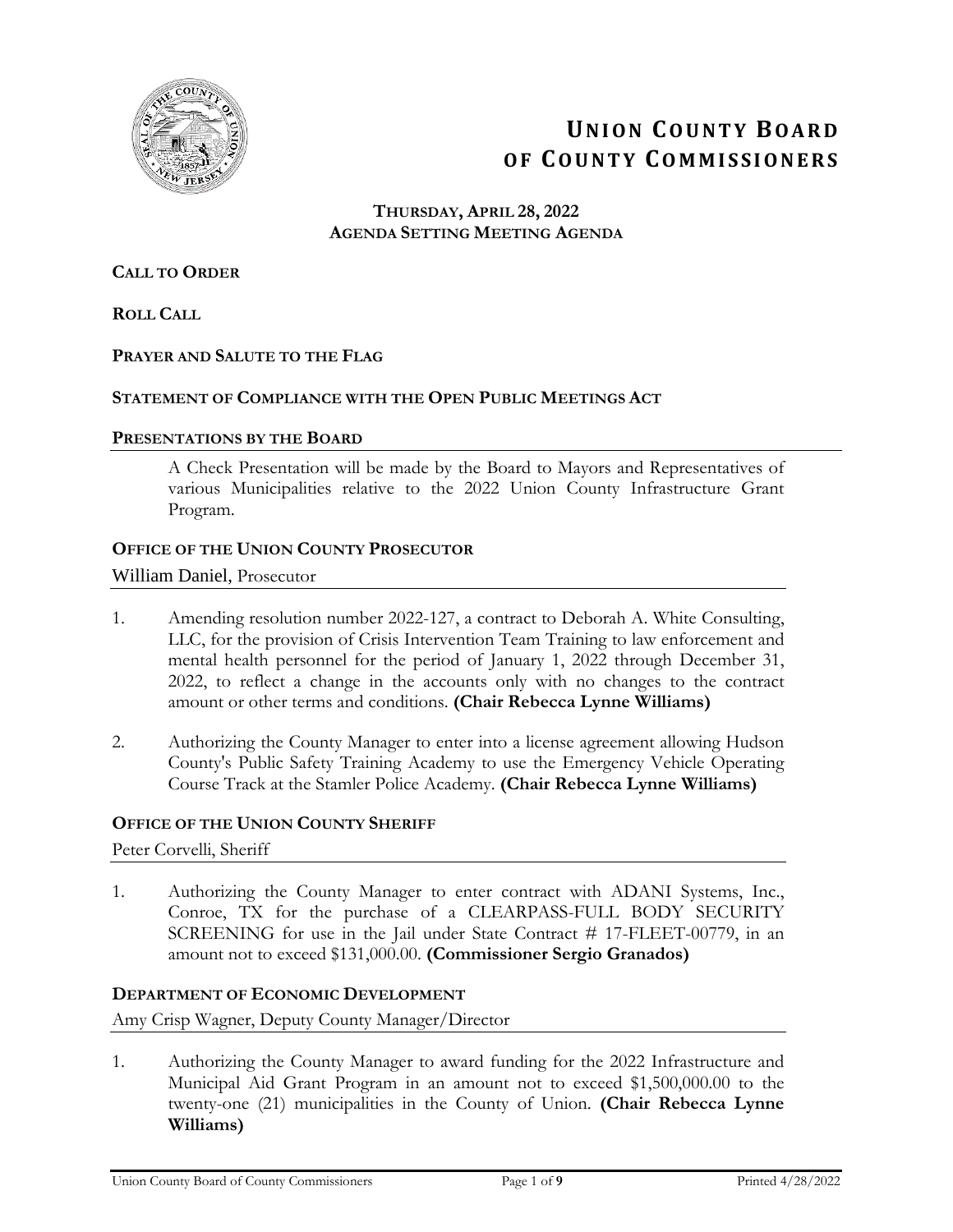- 2. Authorizing the County Manager to sponsor the Union County Educational Services Commission and Overlook Hospital, by providing monetary assistance for the Union County Project SEARCH Program to cover Two Year License/Bodyswaps VR Software, One Year License Virtual Job Shadow.com, and Travel Training (via NJTIP at Rutgers) in an amount not to exceed \$29,638.73. **(Chair Rebecca Lynne Williams)**
- 3. Authorizing the County Manager to concur with the Union County Workforce Development Board's action to approve the Revised Program Year 2021 Union County Workforce Development Area Budget—through Resolution No. 2022-13 for the purpose of assigning the Work First New Jersey grants the requisite indirect cost rate allowable under the approved Center Service Cost Allocation Plan. **(Chair Rebecca Lynne Williams)**

## **DEPARTMENT OF ENGINEERING, PUBLIC WORKS & FACILITIES MANAGEMENT** Joseph Graziano, Director

- 1. Authorizing the County Manager to award a contract to Netta Architects, Mountainside, New Jersey to provide Architectural Services for the New Annex Courthouse Roof Replacement, City of Elizabeth, County of Union, New Jersey for an amount not to exceed \$54,300.00 (Union County Engineering Project Number 2022-003). **(Commissioner Lourdes M. Leon)**
- 2. Authorizing the County Manager to award the proposed contract obtained through advertised public bidding in accordance with the Local Public Contracts Law N.J.S.A. 40A:11-1 et seq.,: Department of Engineering, Public Works and Facilities Management, Division of Public Works to Smith-Sondy Asphalt Construction Co. Inc, Wallington, NJ for the 2022 Road Resurfacing Project, Various municipalities, County of Union, New Jersey for an amount not to exceed \$9,532,207.98 subject to the approval of the New Jersey Department of Transportation (BA# 1-2022; Union County Engineering Project # 2020-010). **(Commissioner Lourdes M. Leon)**
- 3. Authorizing the County Manager to grant permission to the State of New Jersey Department of Environmental Protection and/or its contractors to enter upon certain property at Cedar Brook Park, known as Block 732, Lot 1 in the City of Plainfield, County of Union for the purpose to install, operate and maintain 3 piezometers. Meters need to be installed due to the changes in the ground water levels related to pumping water from the nearby Middlesex Water Company site facility. **(Commissioner Lourdes M. Leon)**
- 4. Authorizing the County Manager to award the proposed contract obtained through advertising public bidding in accordance with the Local Public Contracts Law, NJSA40A:11-1 et seq: Department of Engineering, Public Works and Facilities Management: Traffic Safety Service, South Plainfield, NJ to provide traffic paint for a contract period of twenty-four (24) consecutive months in the amount of not to exceed \$135,060.40. (UCCP# 12-2022) **(Commissioner Lourdes M. Leon)**
- 5. Resolution authorizing the Township of Berkeley Heights to hang a banner across Plainfield Avenue from May 7, 2022 until June 10, 2022 advertising the Rescue Squad Recruitment / EMS. **(Commissioner Lourdes M. Leon)**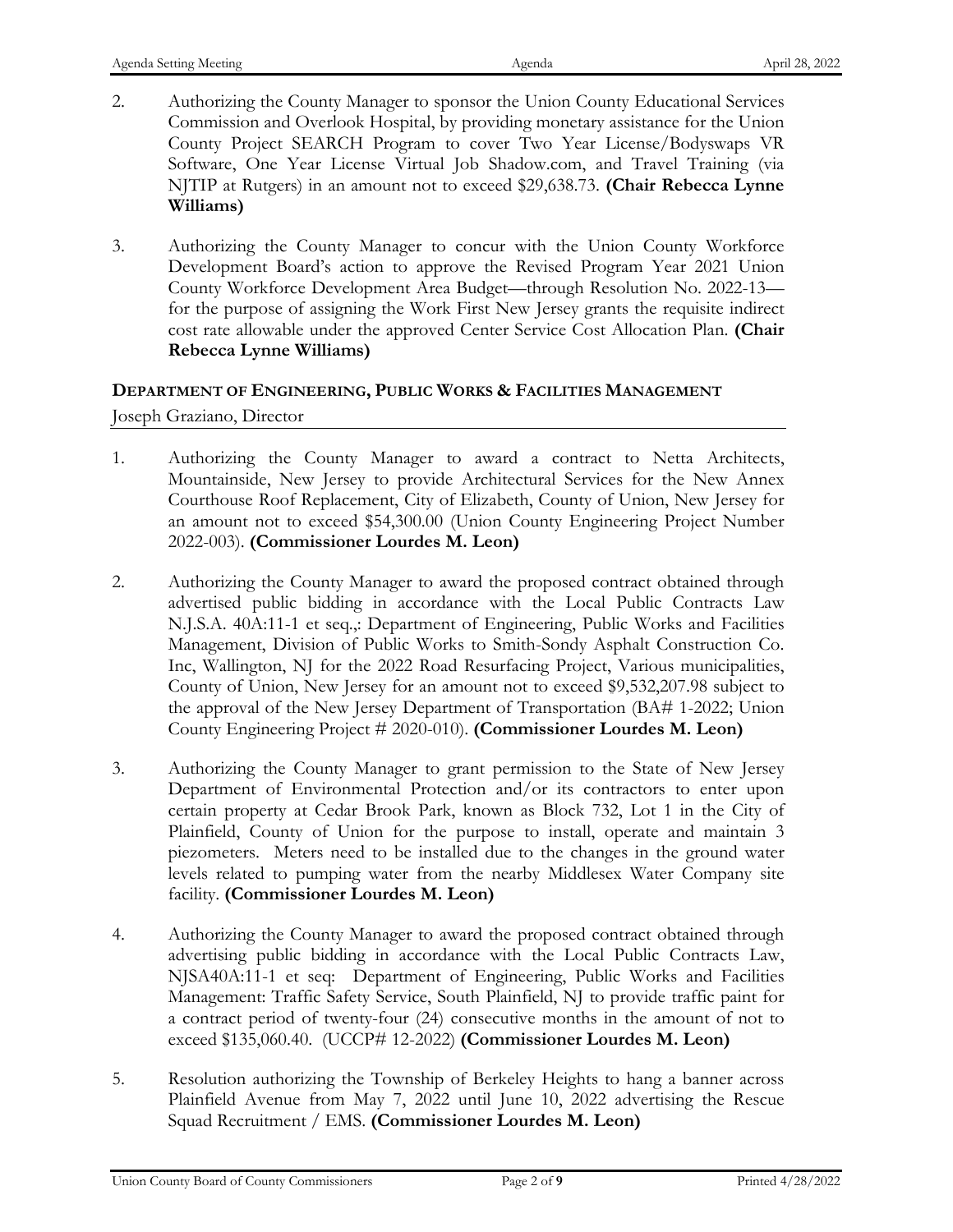- 6. Resolution granting permission to the Township of Berkeley Heights to hang a banner across Springfield Avenue from August 15, 2022 to September 20, 2022 to advertise the Berkeley Heights 5K Charity Road Race & Fitness Walk. **(Commissioner Lourdes M. Leon)**
- 7. Resolution granting permission to the Township of Berkeley Heights to close Springfield Avenue between Plainfield Avenue and Snyder Avenue on June 5, 2022 from 12:00 pm to 5:00 pm for the annual Block Party. **(Commissioner Lourdes M. Leon)**
- 8. Resolution granting permission to the City of Linden to close Wood Avenue between Routes 1 & 9 and Gibbons Street on October 23, 2022 from 12:00 pm to 7:00 pm to host the Annual Halloween Parade, with a rain date of October 30, 2022. **(Commissioner Lourdes M. Leon)**
- 9. Resolution granting permission to the Borough of Roselle Park to close Chestnut Street from Westfield Avenue to Webster Avenue on September 24, 2022 from 8:00 am to 7:00 pm for the 2022 Arts Festival, with a rain date of September 25, 2022. **(Commissioner Lourdes M. Leon)**
- 10. Resolution granting permission to the Township of Scotch Plains to close Park Avenue from Westfield Avenue/East 2nd Street to Mountain Avenue on May 30, 2022 from 8:00 am to 12:00 pm for a Memorial Day Parade. **(Commissioner Lourdes M. Leon)**
- 11. Amending Resolution Number 2022-99, a contract awarded to NJ Advanced Media to revise account numbers only in the amount not to exceed \$21,550.00 with no other changes to the terms and conditions of the agreement. **(Commissioner Lourdes M. Leon)**

## **DEPARTMENT OF HUMAN SERVICES**

Debbie-Ann Anderson, Director

- 1. Amending Resolution Number 2022-123 to reflect an increase in the original Area Plan Contract Spending Plan in the amount of \$828,960.00 for a new total not to exceed \$5,544,076.00 for the period of January 1, 2022 through December 31, 2022. **(Commissioner Lourdes M. Leon)**
- 2. Amending Resolution 2021-861 to de-obligate \$250,000.00 from the 2022 United Way of Greater Union County Family Support and Prevention (FSP) Program. **(Commissioner Sergio Granados)**
- 3. Amending Resolution Number 2021-0157, a contract with the United Way of Greater Union County for the 2021 Union County Family Support and Prevention (FSP) Program to reflect a six (6) month extension to the contract through June 30, 2022 and to increase the contract amount by \$125,000.00 for a new total contract not to exceed \$375,000.00 **(Commissioner Sergio Granados)**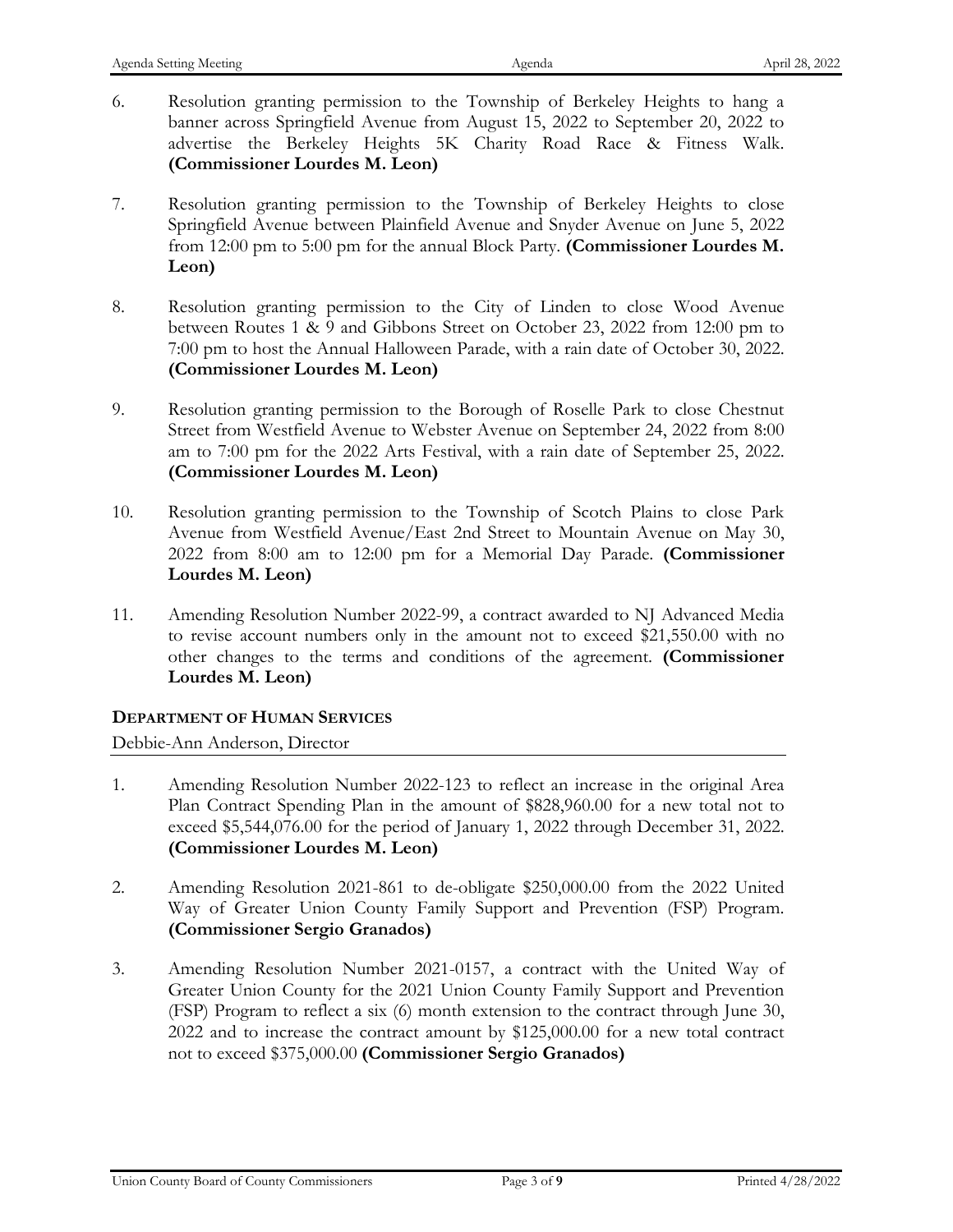- 4. Authorizing the County Manager to endorse the Union County FY2023 DMHAS Youth Leadership Spending Plan and to apply for and to accept FY2023 DMHAS Youth Leadership Grant funding and execute the State of New Jersey, Governor's Council on Substance Abuse (GCADA) sub-contracts in the amount of not to exceed \$51,044.00 for the period of July 1, 2022 to March 14, 2023; and to further authorize the County Manager to transfer funds among the municipalities listed during the contract period should service needs change and/or if any of the listed municipality/agencies fail to meet contractual obligation. **(Commissioner James Baker Jr)**
- 5. Authorizing the County Manager to apply for, accept funding and enter into a contract with the State of New Jersey, Governor's Council on Alcoholism and Drug Abuse (GCADA), FY2023 DMHAS Youth Leadership Grant in the amount of \$53,720.00 for the period of July 1, 2022 through March 14, 2023. **(Commissioner James Baker Jr)**
- 6. Amending Resolution Number 2020-884 to reflect a two (2) month extension for the 2020 Community Services Block Grant CARES (CSBG-CV) Spending Plan through September 30, 2022; with no increase to the overall spending plan. **(Commissioner Sergio Granados)**
- 7. Authorizing the County Manager to apply for and enter into an agreement with New Jersey Transit to secure grant funding for NJ Transit's Consolidated NJ- Job Access and Reverse Commute (NJ-JARC round 9) Grant Program for SY2023 in the amount of \$300,000.00 with a 100% County match in the amount of not to exceed \$300,000.00 for a total contract of not to exceed \$600,000.00 for the period of July 1, 2022 through June 30, 2023. **(Commissioner Lourdes M. Leon)**

## **DEPARTMENT OF PARKS AND RECREATION**

Ron Zuber, Director

- 1. Authorizing the County Manager to award the proposed contract obtained through advertised public bidding in accordance with the Local Public Contracts Law N.J.S.A. 40A:11-1 et seq.: Department of Engineering, Public Works and Facilities Management, Division of Public Works to Underground Utilities Corp, Linden, New Jersey for the Stream Stabilization Route 22 Park Project, Township of Scotch Plains, County of Union, New Jersey in an amount not to exceed \$356,180.00 (BA# 4-2022; Union County Engineering Project # 2016-002). **(Commissioner Bette Jane Kowalski)**
- 2. Authorizing the County Manager to award 2022 History Grants as received by the Office of Cultural & Heritage Affairs to the below listing of sixteen (16) applicants in the amount of not to exceed \$55,500.00. **(Commissioner Bette Jane Kowalski)**
- 3. Authorizing the County Manager to enter into a contract with Mainline Commercial Pools, King of Prussia, PA, to provide BECs System 5 pool controller for Wheeler Spray Park in an amount not to exceed \$6,077.00. **(Commissioner Bette Jane Kowalski)**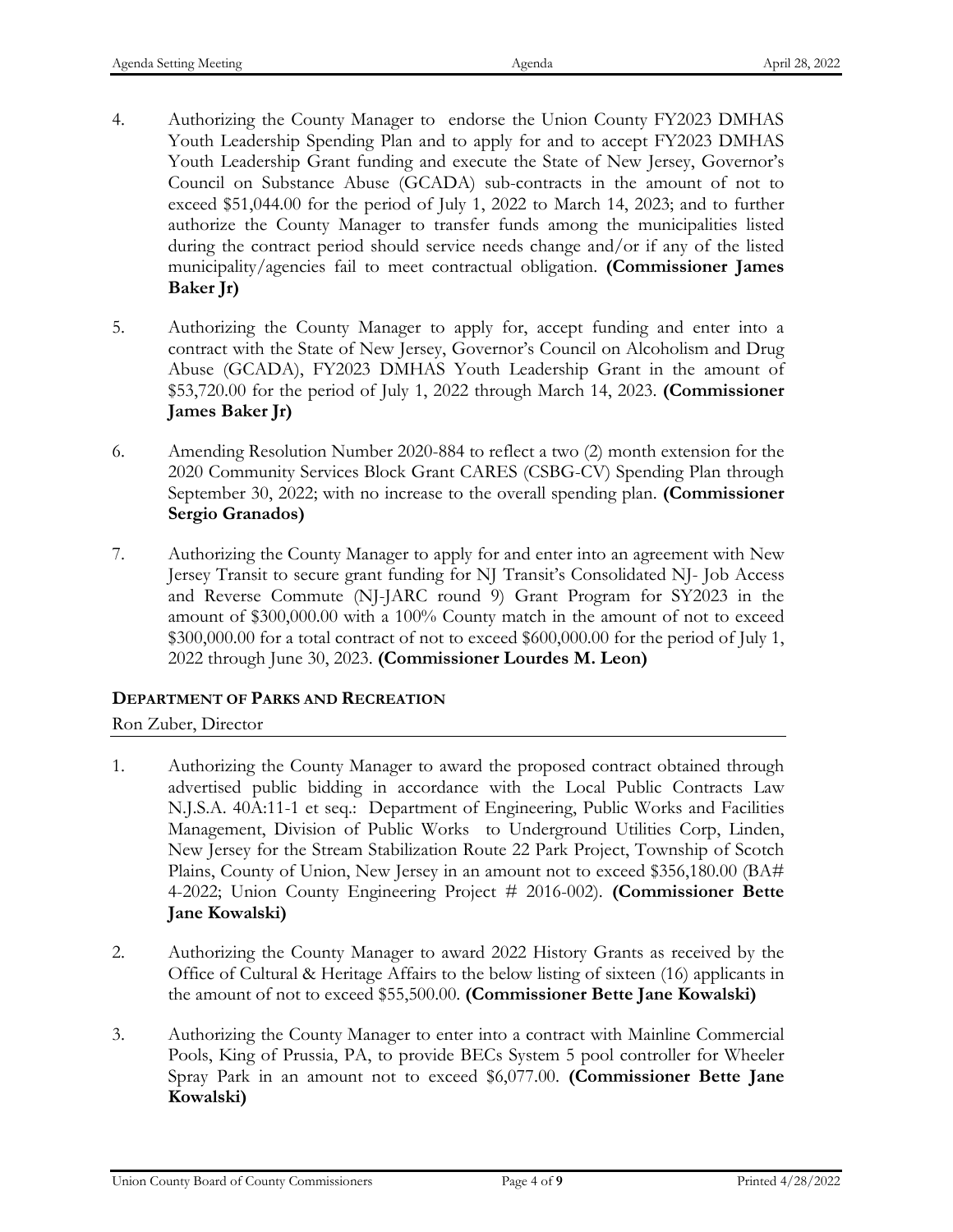- 4. Authorizing County Manager to execute an Agreement with the American Water Company Allowing it to renovate their existing Pump Station (per Easement) in the Mountainside section of the Watchung Reservation. **(Commissioner Bette Jane Kowalski)**
- 5. Authorizing the County Manager to execute a License Agreement with DEWLAX, Inc. to hold a Girl's Lacrosse Tournament at Oak Ridge Park on April 30, 2022 through May 1, 2022. **(Commissioner Bette Jane Kowalski)**
- 6. Authorizing County Manager to enter into a Temporary Work Area Agreement with the N.J. Department of Transportation for the replacement of the adjacent bridge on Rt. 22 at Echo Lake Park. **(Commissioner Bette Jane Kowalski)**
- 7. Authorizing County Manager to enter into an Agreement with the City of Linden for the installation of a police camera in Warinanco Park. **(Commissioner Bette Jane Kowalski)**
- 8. Authorizing the County Manager to execute an Agreement with the Borough of North Plainfield to have its Community Day Firework Display at Green Brook Park on Saturday, July 9, 2022, with a proposed rain date of Sunday, July 10, 2022. **(Commissioner Bette Jane Kowalski)**

## **OFFICE OF THE COUNTY COUNSEL**

Bruce H. Bergen, County Counsel

1. Resolution appointing Laura Scutari, Amy Wagner and Claudia Martins as Commissioners to the Union County Insurance Fund Commission for a term commencing January 15, 2022 and ending on January 14, 2024 or for the remainder of their service in office as officials, whichever is less. **(Chair Rebecca Lynne Williams)**

## **COMMISSIONER SPONSORED RESOLUTIONS**

- 1. Resolution recognizing Jill Hall upon being named the 2022 Union County Municipal Alliance Volunteer of the Year. **(Commissioner James Baker Jr, & The Entire Board)**
- 2. Resolution recognizing May as Mental Health Awareness Month in an effort to increase outreach and education regarding mental health and reduce the stigma often associated with mental illness. **(Commissioner James Baker Jr, & The Entire Board)**
- 3. Resolution recognizing the month of May 2022 as National Community Action Month, created by the Community Action Partnership to highlight Community Action Agencies' role in helping low-income individuals and families to move out of poverty and achieve economic security. **(Commissioner Sergio Granados, & The Entire Board)**
- 4. Resolution to congratulate and commend Donna Lowe Alexander, interim President/Chief Executive Officer of Urban League of Union County, upon her retirement. **(Commissioner Sergio Granados, & The Entire Board)**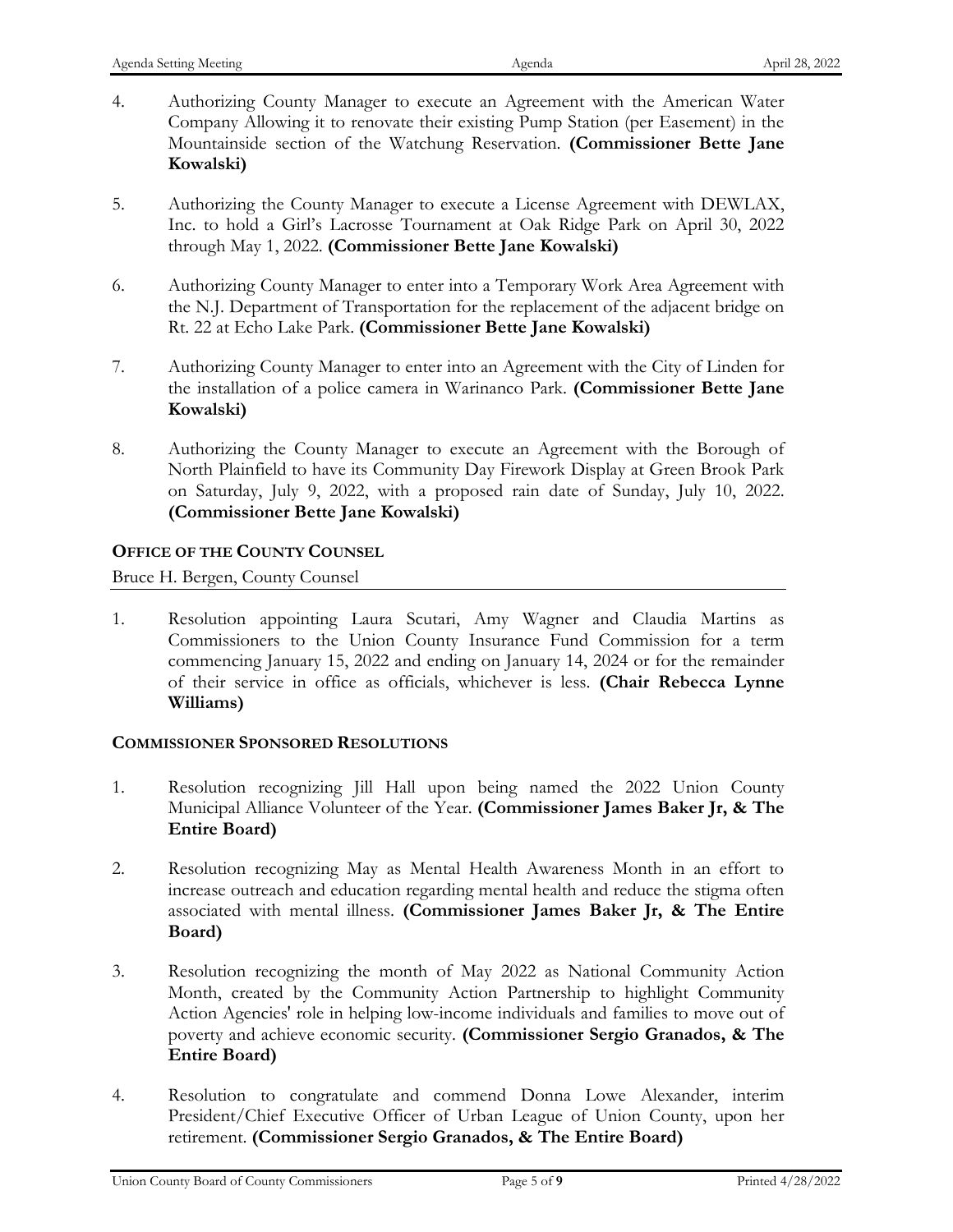- 5. Resolution designating the month of May as "Bag Up NJ" month in Union County in an effort to recognize the State of New Jersey's new law phasing out single use plastic and paper bags and encouraging the use of reusable bags throughout New Jersey; and further committing the County of Union to work in concert with the New Jersey Clean Communities Council, the New Jersey Department of Environmental Protection, the New Jersey Department of State, policymakers, environmental and business groups, as well as other stakeholders, to educate consumers, businesses, and communities within the County of Union of the new law and encouraging residents to "Bag Up" before the ban goes into effect on May 4, 2022. **(Vice Chair Christopher Hudak, & The Entire Board)**
- 6. Resolution congratulating John Glander, of Boy Scout Troop 104 in Scotch Plains, on attaining the rank of Eagle Scout. **(Vice Chair Christopher Hudak, Commissioner Bette Jane Kowalski, & The Entire Board)**
- 7. Resolution congratulating Luke Checchio, of Boy Scout Troop 104 in Scotch Plains, on attaining the rank of Eagle Scout. **(Vice Chair Christopher Hudak, Commissioner Bette Jane Kowalski, & The Entire Board)**
- 8. Resolution congratulating Aidan Mooney, of TROOP 104, on attaining the rank of Eagle Scout. **(Vice Chair Christopher Hudak, Commissioner Bette Jane Kowalski, & The Entire Board)**
- 9. Resolution congratulating Max Mercurio, of Boy Scout Troop 104 of Scotch Plains, on attaining the rank of Eagle Scout. **(Vice Chair Christopher Hudak, Commissioner Bette Jane Kowalski, & The Entire Board)**
- 10. Resolution congratulating Terence M. Downey, of Boy Scout Troop 104, upon earning the rank of Eagle Scout. **(Vice Chair Christopher Hudak, Commissioner Bette Jane Kowalski, & The Entire Board)**
- 11. Resolution recognizing May 2022 as Older Americans Month to advocate for and support the needs of all older adults in Union County. **(Commissioner Lourdes M. Leon, & The Entire Board)**
- 12. Amending Resolution 2022-219, a contract with Colliers Engineering and Design, Red Bank, New Jersey, to conduct additional required NJDEP-compliant Preliminary Assessment work at the property located at 735-737 Springfield Avenue, Berkeley Heights, New Jersey in the additional amount not to exceed \$59,000.00 for a new contract amount not to exceed \$75,000.00. **(Commissioner Alexander Mirabella)**
- 13. Authorizing the County Manager to enter into a contract with Groundwork Elizabeth, Elizabeth, New Jersey for the administration and implementation of UC Kids Dig In!: Rebuild, Replenish, Regrow to sustain previously awarded school garden grants for post-pandemic improvement in an amount not to exceed \$30,000.00. **(Commissioner Alexander Mirabella)**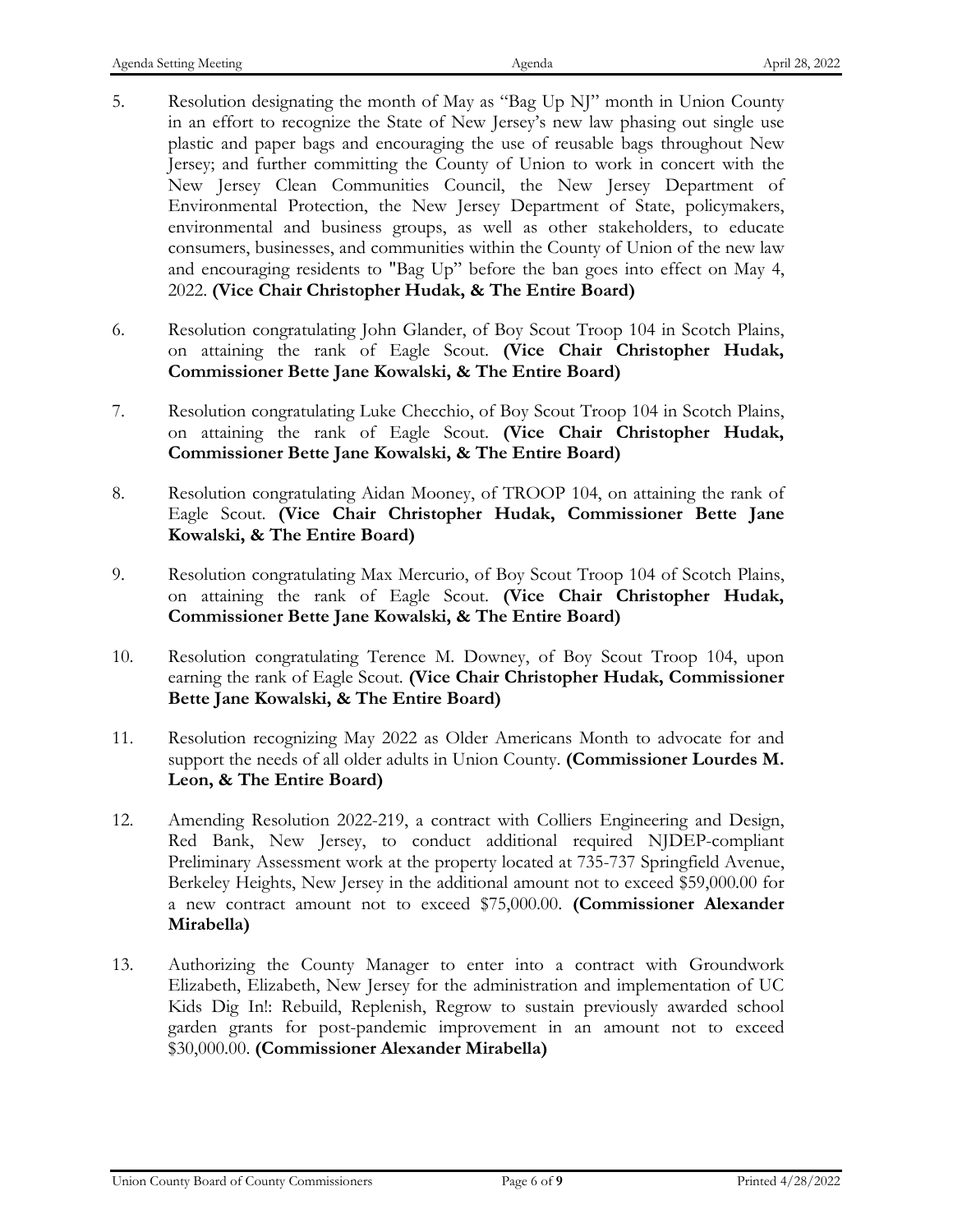- 14. Resolution proclaiming May 2-6, 2022 as Public Service Recognition Week in Union County; and further joining other local governments and states throughout the nation by extending appreciation to all of our employees for their professionalism, integrity and dedication. **(Chair Rebecca Lynne Williams, & The Entire Board)**
- 15. Resolution congratulating Daphne Frances Willard, of Plainfield, upon the celebration of her 100th birthday on May 24, 2022. **(Chair Rebecca Lynne Williams, & The Entire Board)**
- 16. Resolution recognizing Bobby Valentine, former Mets manager and guest speaker at the 85th Annual Union County Baseball Association Hot Stove Dinner, on Sunday, May 1st 2022. **(Chair Rebecca Lynne Williams, Commissioner Alexander Mirabella, & The Entire Board)**
- 17. Resolution congratulating Carlos Diaz, Steve Williams and Mike Virgilio upon being inducted into the Union County Baseball Hall of Fame at the Annual Union County Baseball Association Hot Stove Dinner on May 1, 2022. **(Chair Rebecca Lynne Williams, Commissioner Alexander Mirabella, & The Entire Board)**
- 18. Resolution congratulating Jon Sot upon receiving the Outstanding Male Athlete Award at the Union County Baseball Association Hot Stove Dinner on May 1, 2022. **(Chair Rebecca Lynne Williams, Commissioner Alexander Mirabella, & The Entire Board)**
- 19. Resolution congratulating Faith Dobosiewicz upon receiving the Outstanding Female Athlete Award at the Union County Baseball Association Hot Stove Dinner on May 1, 2022. **(Chair Rebecca Lynne Williams, Commissioner Alexander Mirabella, & The Entire Board)**
- 20. Resolution honoring Tyler Kane upon receiving the Union County Baseball Association Scholarship at the Annual Union County Baseball Association Hot Stove Dinner on May 1, 2022. **(Chair Rebecca Lynne Williams, Commissioner Alexander Mirabella, & The Entire Board)**
- 21. Resolution honoring Coach Dennis McCaffery and the players of the Cranford Cougars Baseball team for their victory of the Last Dance World Series Championship at the Annual Union County Baseball Association Hot Stove Dinner on May 1, 2022. **(Chair Rebecca Lynne Williams, Commissioner Alexander Mirabella, & The Entire Board)**

## **ADJOURNMENT**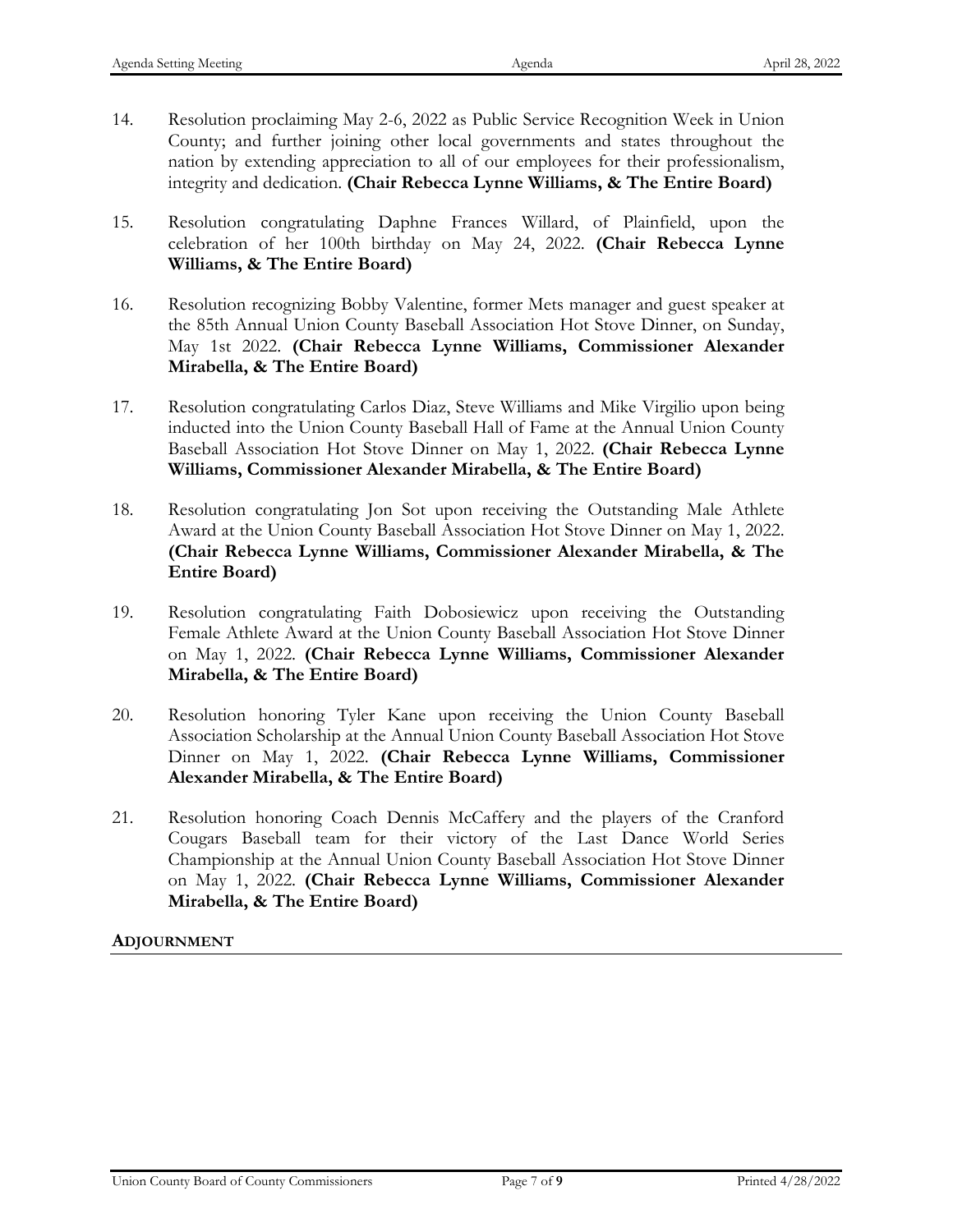## **UNION COUNTY BOARD OF COUNTY COMMISSIONERS 2022 MEETING SCHEDULE**

#### **REORGANIZATION MEETING - THURSDAY, JANUARY 6, 2022 at 6:30 pm** Administration Building, 6<sup>th</sup> Floor **Commissioner Meeting Room**

| <b>AGENDA SETTING SESSION</b> | <b>REGULAR MEETINGS</b> |
|-------------------------------|-------------------------|
| January 20, 2022              | January 20, 2022        |
| February 3, 2022              | February 3, 2022        |
| February 17, 2022             | February 17, 2022       |
| March 3, 2022                 | March 3, 2022           |
| March 24, 2022                | March 24, 2022          |
| April 7, 2022                 | April 7, 2022           |
| April 28, 2022*               | April 28, 2022*         |
| May 12, 2022                  | May 12, 2022            |
| May 26, 2022                  | May 26, 2022            |
| June 9, 2022                  | June 9, 2022            |
| June 23, 2022                 | June 23, 2022           |
| July 14, 2022                 | July 14, 2022           |
| August 11, 2022               | August 11, 2022         |
| September 15, 2022            | September 15, 2022      |
| October 6, 2022               | October 6, 2022         |
| October 20, 2022              | October 20, 2022        |
| November 10, 2022             | November 10, 2022       |
| December 1, 2022              | December 1, 2022        |
| December 15, 2022             | December 15, 2022       |

\* April 21, 2022 Agenda Setting Session and Regular Meeting have been rescheduled for April 28, 2022.

Please note that the County of Union's County Commissioners' meetings are to be regularly held on Thursday evenings and are scheduled to be held on the same evening, with the Agenda Setting Session to commence at 6:00pm and the Regular Meeting to commence as soon as possible after the Agenda Setting Session, unless otherwise noted.